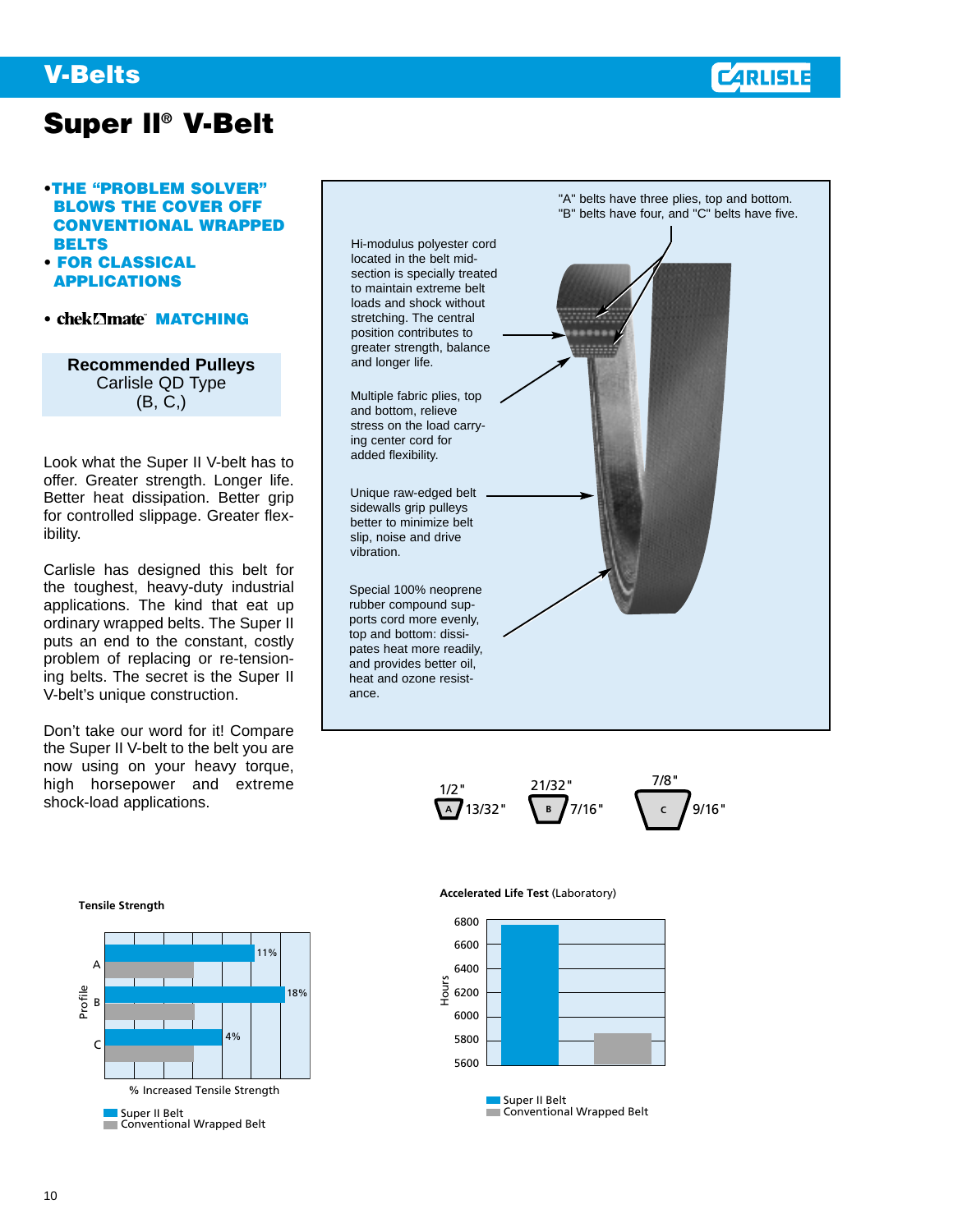# **V-Belts**

# **Super ll® V-Belt** (continued)

| Part<br>No. | <b>Outside</b><br>Length<br>(inches) | <b>Metric</b><br>No.               | Wt.<br>(Ibs.)    | Stock/<br>Non-<br><b>Stock</b> | Std.<br>Pack   | Pack<br>Weight<br>(Ibs.) | Part<br>No.              | <b>Outside</b><br>Length<br>(inches) | <b>Metric</b><br>No.                                 | Wt.<br>(Ibs.)    | Stock/<br>Non-<br><b>Stock</b>                       | Std.<br>Pack | Pack<br>Weight<br>(Ibs.) |
|-------------|--------------------------------------|------------------------------------|------------------|--------------------------------|----------------|--------------------------|--------------------------|--------------------------------------|------------------------------------------------------|------------------|------------------------------------------------------|--------------|--------------------------|
|             |                                      |                                    | <b>A Section</b> |                                |                |                          |                          |                                      |                                                      | <b>A Section</b> |                                                      |              |                          |
|             |                                      | Recommended Pulleys: QD Type (BQ)  |                  |                                |                |                          |                          |                                      | Recommended Pulleys: QD Type (BQ)                    |                  |                                                      |              |                          |
| *A19        | 21.3                                 | 13R535                             | 0.1              | Ν                              | 5              | 0.5                      | A82                      | 84.3                                 | 13C2140                                              | 0.5              | $\overline{\phantom{m}}$                             | 5            | 2.5                      |
| *A20<br>A21 | 22.3<br>23.3                         | 13R560<br>13C585                   | 0.1<br>0.1       | N<br>S                         | 5<br>5         | 0.5<br>0.5               | A83<br>A84               | 85.3<br>86.3                         | 13C2160<br>13C2190                                   | 0.5<br>0.5       | -                                                    | 5<br>5       | 2.5<br>2.5               |
| A22         | 24.3                                 | 13C610                             | 0.1              | S                              | 5              | 0.5                      | A85                      | 87.3                                 | 13C2220                                              | 0.5              | $\overline{\phantom{m}}$<br>N                        | 5            | 2.5                      |
| A23         | 25.3                                 | 13C635                             | 0.2              | Ν                              | 5              | 1.0                      | A86                      | 88.3                                 | 13C2240                                              | 0.6              |                                                      | 5            | 3.0                      |
| A24         | 26.3                                 | 13C665                             | 0.2              | S                              | 5              | 1.0                      | A87                      | 89.3                                 | 13C2260                                              | 0.6              |                                                      | 5            | 3.0                      |
| *A25        | 27.3                                 | $\overline{\phantom{0}}$<br>13C710 | 0.2              | Ν                              | 5              | 1.0                      | A88                      | 90.3                                 | 13C2290                                              | 0.6              | $\overline{\phantom{m}}$                             | 5            | 3.0<br>3.0               |
| A26<br>A27  | 28.3<br>29.3                         | 13C750                             | 0.2<br>0.2       | S<br>N                         | 5<br>5         | 1.0<br>1.0               | A89<br>A90               | 91.3<br>92.3                         | 13C2310<br>13C2350                                   | 0.6<br>0.6       | -<br>S                                               | 5<br>5       | 3.0                      |
| A28         | 30.3                                 | 13C765                             | 0.2              | S                              | 5              | 1.0                      | A91                      | 93.3                                 | 13C2360                                              | 0.6              | $\overline{\phantom{m}}$                             | 5            | 3.0                      |
| A29         | 31.3                                 | 13C800                             | 0.2              | S                              | 5              | 1.0                      | A92                      | 94.3                                 | 13C2390                                              | 0.6              | $\qquad \qquad -$                                    | 5            | 3.0                      |
| A30         | 32.3                                 | <b>13C815</b>                      | 0.2              | S                              | 5              | 1.0                      | A93                      | 95.3                                 | 13C2420                                              | 0.6              |                                                      | 5            | 3.0                      |
| A31         | 33.3<br>34.3                         | <b>13C850</b><br>13C865            | 0.2<br>0.2       | S<br>S                         | 5<br>5         | 1.0<br>1.0               | A94                      | 96.3<br>97.3                         | 13C2440<br>13C2470                                   | 0.6<br>0.6       | $\overline{\phantom{m}}$                             | 5<br>5       | 3.0<br>3.0               |
| A32<br>A33  | 35.3                                 | 13C900                             | 0.2              | S                              | 5              | 1.0                      | A95<br>A96               | 98.3                                 | 13C2500                                              | 0.6              | N                                                    | 5            | 3.0                      |
| A34         | 36.3                                 | 13C915                             | 0.2              | S                              | 5              | 1.0                      | A97                      | 99.3                                 | 13C2520                                              | 0.6              | $\overline{\phantom{0}}$                             | 5            | 3.0                      |
| A35         | 37.3                                 | 13C950                             | 0.2              | S                              | 5              | 1.0                      | A98                      | 100.3                                | 13C2540                                              | 0.6              | $\qquad \qquad -$                                    | 5            | 3.0                      |
| A36         | 38.3                                 | 13C965                             | 0.2              | S                              | 5              | 1.0                      | A100                     | 102.3                                | 13C2600                                              | 0.6              | N                                                    | 5            | 3.0                      |
| A37         | 39.3                                 | 13C1000                            | 0.2              | S                              | 5<br>5         | 1.0                      | A103                     | 105.3                                | 13C2670                                              | 0.7              | N                                                    | 5<br>5       | 3.5                      |
| A38<br>A39  | 40.3<br>41.3                         | 13C1020<br>13C1045                 | 0.2<br>0.3       | S<br>S                         | 5              | 1.0<br>1.5               | A105<br>A110             | 107.3<br>112.3                       | 13C2730<br>13C2850                                   | 0.7<br>0.7       | N                                                    | 5            | 3.5<br>3.5               |
| A40         | 42.3                                 | 13C1075                            | 0.3              | S                              | 5              | 1.5                      | A112                     | 114.3                                | 13C2910                                              | 0.7              | N                                                    | 5            | 3.5                      |
| A41         | 43.3                                 | 13C1095                            | 0.3              | S                              | 5              | 1.5                      | A120                     | 122.3                                | 13C3110                                              | 0.8              | N                                                    | 5            | 4.0                      |
| A42         | 44.3                                 | 13C1120                            | 0.3              | S                              | 5              | 1.5                      | A128                     | 130.3                                | 13C3310                                              | 0.8              | -                                                    | 5            | 4.0                      |
| A43         | 45.3                                 | 13C1150                            | 0.3              | S                              | 5              | 1.5                      | A136                     | 138.3                                | 13C3510                                              | 0.9              | $\overline{\phantom{m}}$                             | 5            | 4.5                      |
| A44<br>A45  | 46.3<br>47.3                         | 13C1170<br>13C1195                 | 0.3<br>0.3       | S<br>S                         | 5<br>5         | 1.5<br>1.5               | A144<br>A158             | 146.3<br>160.3                       | 13C3710<br>13C4070                                   | 1.0<br>1.1       | $\overline{\phantom{0}}$<br>$\overline{\phantom{m}}$ | 5<br>5       | 5.0<br>5.5               |
| A46         | 48.3                                 | 13C1230                            | 0.3              | S                              | 5              | 1.5                      | *A173                    | 175.3                                | 13C4450                                              | 1.2              | $\overline{\phantom{0}}$                             | 5            | 6.0                      |
| A47         | 49.3                                 | 13C1245                            | 0.3              | S                              | 5              | 1.5                      | *A180                    | 182.3                                | 13C4620                                              | 1.3              | $\qquad \qquad -$                                    | 5            | 6.5                      |
| A48         | 50.3                                 | 13C1270                            | 0.3              | S                              | 5              | 1.5                      |                          |                                      |                                                      | <b>B</b> Section |                                                      |              |                          |
| A49         | 51.3                                 | 13C1300                            | 0.3              | S                              | 5              | 1.5                      |                          |                                      | Recommended Pulleys: QD Type (BQ)                    |                  |                                                      |              |                          |
| A50<br>A51  | 52.3<br>53.3                         | 13C1325<br>13C1350                 | 0.3<br>0.3       | S<br>S                         | 5<br>5         | 1.5<br>1.5               | *B22                     | 24.8                                 |                                                      | 0.3              | S                                                    | 5            | 1.5                      |
| A52         | 54.3                                 | 13C1375                            | 0.3              | N                              | 5              | 1.5                      | *B23                     | 25.8                                 | $\equiv$                                             | 0.3              | N                                                    | 5            | 1.5                      |
| A53         | 55.3                                 | 13C1400                            | 0.3              | S                              | 5              | 1.5                      | *B24                     | 26.8                                 | $\overline{\phantom{0}}$<br>$\equiv$                 | 0.3              | S                                                    | 5            | 1.5<br>1.5               |
| A54         | 56.3                                 | 13C1425                            | 0.3              | S                              | 5              | 1.5                      | *B25<br>*B26             | 27.8<br>28.8                         | $\overline{\phantom{0}}$                             | 0.3<br>0.3       | N<br>N                                               | 5<br>5       | 1.5                      |
| A55         | 57.3                                 | 13C1450                            | 0.4              | S                              | 5              | 2.0                      | *B27                     | 29.8                                 | $\equiv$                                             | 0.3              | S                                                    | 5            | 1.5                      |
| A56<br>A57  | 58.3<br>59.3                         | 13C1475<br>13C1500                 | 0.4<br>0.4       | S<br>N                         | 5<br>5         | 2.0<br>2.0               | <b>B28</b>               | 30.8                                 | 16C785                                               | 0.3              | S                                                    | 5            | 1.5                      |
| A58         | 60.3                                 | 13C1525                            | 0.4              | S                              | 5              | 2.0                      | *B29                     | 31.8                                 | $\overline{\phantom{0}}$                             | 0.3              | S                                                    | 5            | 1.5                      |
| A59         | 61.3                                 | 13C1550                            | 0.4              | N                              | 5              | 2.0                      | <b>B30</b>               | 32.8                                 | $\overline{\phantom{0}}$<br>$\overline{\phantom{0}}$ | 0.3              | S<br>S                                               | 5<br>5       | 1.5<br>1.5               |
| A60         | 62.3                                 | 13C1585                            | 0.4              | S                              | 5              | 2.0                      | <b>B31</b><br><b>B32</b> | 33.8<br>34.8                         | 16C885                                               | 0.3<br>0.3       | S                                                    | 5            | 1.5                      |
| A61         | 63.3                                 | 13C1600                            | 0.4              | N<br>S                         | 5              | 2.0                      | <b>B33</b>               | 35.8                                 |                                                      | 0.3              | S                                                    | 5            | 1.5                      |
| A62<br>A63  | 64.3<br>65.3                         | 13C1630<br>13C1655                 | 0.4<br>0.4       | Ν                              | 5<br>5         | 2.0<br>2.0               | <b>B34</b>               | 36.8                                 | 16C935                                               | 0.3              | S                                                    | 5            | 1.5                      |
| A64         | 66.3                                 | 13C1680                            | 0.4              | S                              | 5              | 2.0                      | <b>B35</b>               | 37.8                                 | <b>16C960</b>                                        | 0.4              | S                                                    | 5            | 2.0                      |
| A65         | 67.3                                 | 13C1710                            | 0.4              | Ν                              | 5              | 2.0                      | <b>B36</b>               | 38.8<br>39.8                         | <b>16C990</b>                                        | 0.4              | S                                                    | 5<br>5       | 2.0<br>2.0               |
| A66         | 68.3                                 | 13C1730                            | 0.4              | S                              | 5              | 2.0                      | <b>B37</b><br><b>B38</b> | 40.8                                 | 16C1010<br>16C1040                                   | 0.4<br>0.4       | S<br>S                                               | 5            | 2.0                      |
| A67         | 69.3                                 | 13C1755                            | 0.4              | Ν                              | 5              | 2.0                      | <b>B39</b>               | 41.8                                 |                                                      | 0.4              | S                                                    | 5            | 2.0                      |
| A68<br>A69  | 70.3<br>71.3                         | 13C1790<br>13C1805                 | 0.4<br>0.4       | S<br>—                         | 5<br>5         | 2.0<br>2.0               | <b>B40</b>               | 42.8                                 | 16C1090                                              | 0.4              | S                                                    | 5            | 2.0                      |
| A70         | 72.3                                 | 13C1830                            | 0.4              | N                              | 5              | 2.0                      | <b>B41</b>               | 43.8                                 | 16C1120                                              | 0.4              | S                                                    | 5            | 2.0                      |
| A71         | 73.3                                 | 13C1865                            | 0.4              | Ν                              | 5              | 2.0                      | <b>B42</b>               | 44.8                                 | 16C1140                                              | 0.4              | S                                                    | 5            | 2.0                      |
| A72         | 74.3                                 | 13C1880                            | 0.5              | Ν                              | $\overline{5}$ | 2.5                      | <b>B43</b><br><b>B44</b> | 45.8<br>46.8                         | 16C1165<br>16C1190                                   | 0.4<br>0.4       | S<br>S                                               | 5<br>5       | 2.0<br>2.0               |
| A73         | 75.3                                 | 13C1905                            | 0.5              | $\overline{\phantom{0}}$       | 5              | 2.5                      | <b>B45</b>               | 47.8                                 | 16C1215                                              | 0.5              | S                                                    | 5            | 2.5                      |
| A74         | 76.3                                 | 13C1935                            | 0.5              | $\overline{\phantom{0}}$       | 5              | 2.5                      | <b>B46</b>               | 48.8                                 | 16C1250                                              | 0.5              | S                                                    | 5            | 2.5                      |
| A75<br>A76  | 77.3<br>78.3                         | 13C1965<br>13C1985                 | 0.5<br>0.5       | S<br>Ν                         | 5<br>5         | 2.5<br>2.5               | <b>B47</b>               | 49.8                                 | 16C1265                                              | 0.5              | S                                                    | 5            | 2.5                      |
| A77         | 79.3                                 | 13C2010                            | 0.5              | —                              | 5              | 2.5                      | <b>B48</b>               | 50.8                                 | 16C1295                                              | 0.5              | S                                                    | 5            | 2.5                      |
| A78         | 80.3                                 | 13C2030                            | 0.5              | S                              | 5              | 2.5                      | <b>B49</b><br><b>B50</b> | 51.8<br>52.8                         | 16C1320<br>16C1345                                   | 0.5<br>0.5       | S<br>S                                               | 5<br>5       | 2.5<br>2.5               |
| A79         | 81.3                                 | 13C2060                            | 0.5              |                                | 5              | 2.5                      | <b>B51</b>               | 53.8                                 | 16C1370                                              | 0.5              | S                                                    | 5            | 2.5                      |
| A80         | 82.3                                 | 13C2080                            | 0.5              | S                              | 5              | 2.5                      | <b>B52</b>               | 54.8                                 | 16C1400                                              | 0.5              | S                                                    | 5            | 2.5                      |
| A81         | 83.3                                 | 13C2121                            | 0.5              | —                              | 5              | 2.5                      | <b>B53</b>               | 55.8                                 | 16C1420                                              | 0.5              | S                                                    | $\sqrt{5}$   | 2.5                      |